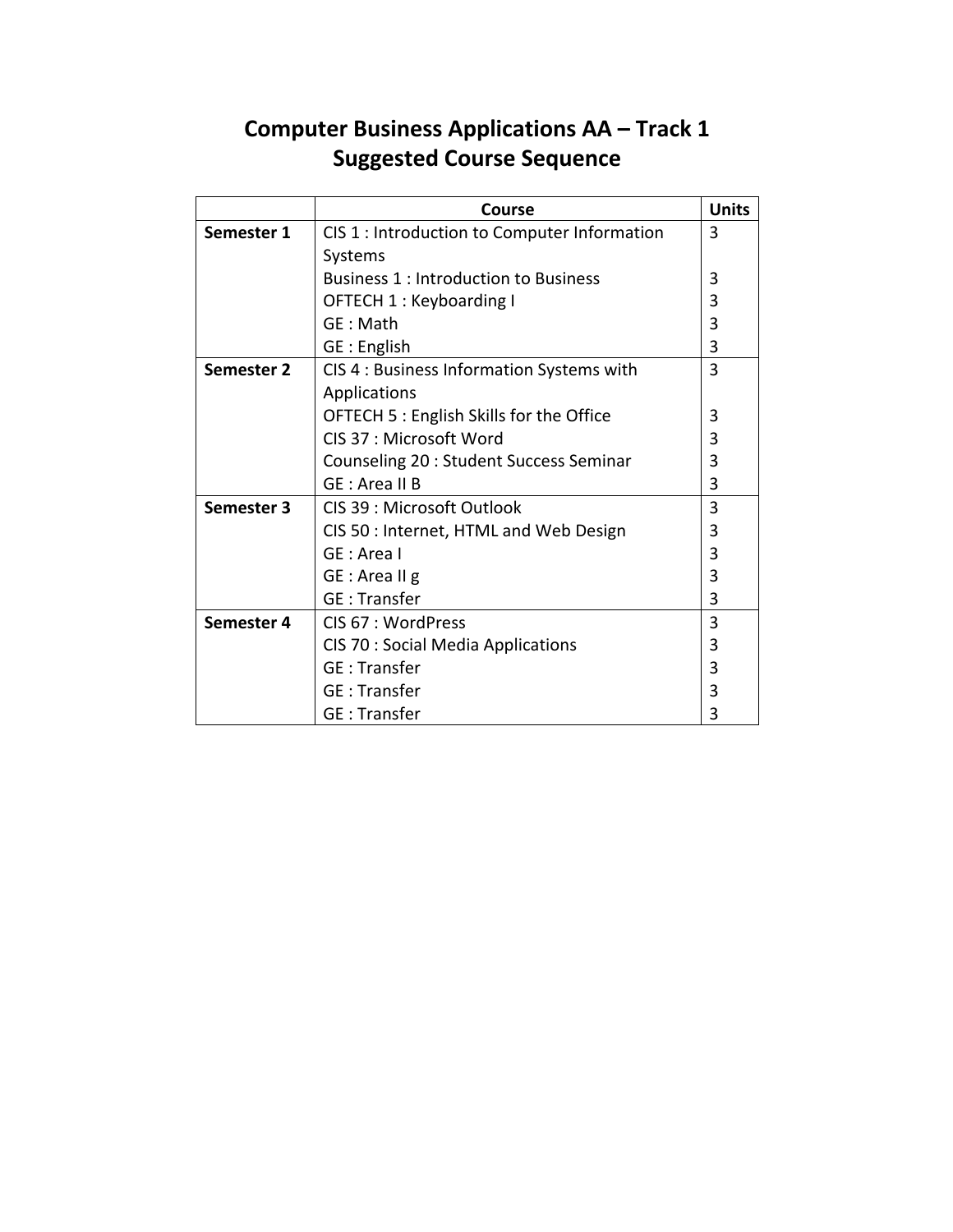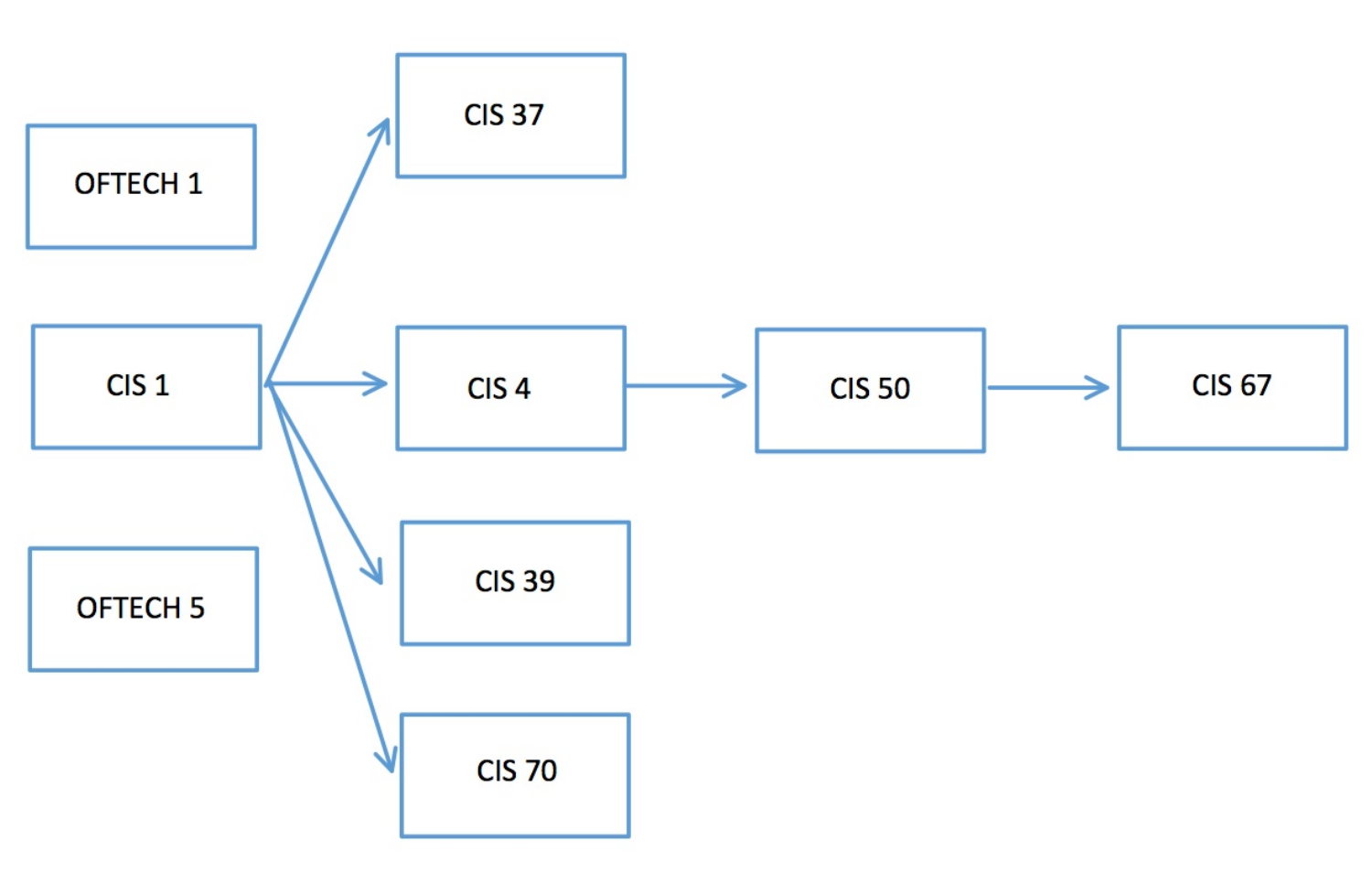## **Computer Business Applications AA – Track 2 Suggested Course Sequence**

|            | Course                                        | <b>Units</b>   |
|------------|-----------------------------------------------|----------------|
| Semester 1 | CIS 1 : Introduction to Computer Information  | $\overline{3}$ |
|            | Systems                                       |                |
|            | <b>Business 1: Introduction to Business</b>   | 3              |
|            | OFTECH 1 : Keyboarding I                      | 3              |
|            | GE: Math                                      | 3              |
|            | GE : English                                  | 3              |
| Semester 2 | CIS 4 : Business Information Systems with     | 3              |
|            | Applications                                  |                |
|            | OFTECH 5 : English Skills for the Office      | 3              |
|            | CIS 37 : Microsoft Word                       | 3              |
|            | ACCT 1 : Introduction to Financial Accounting | 5              |
| Semester 3 | CIS 39 : Microsoft Outlook                    | 3              |
|            | Counseling 20 : Student Success Seminar       | 3              |
|            | CIS 35A: QuickBooks Desktop or 35B:           | 3              |
|            | <b>QuickBooks Online</b>                      |                |
|            | CIS 30 : Microsoft Excel                      | 3              |
|            | GE : Area II g                                | 3              |
| Semester 4 | <b>GE</b> : Transfer                          | 3              |
|            | <b>GE: Transfer</b>                           | 3              |
|            | <b>GE: Transfer</b>                           | 3              |
|            | GE : Area II B                                | 3              |
|            | GE : Area I                                   | 3              |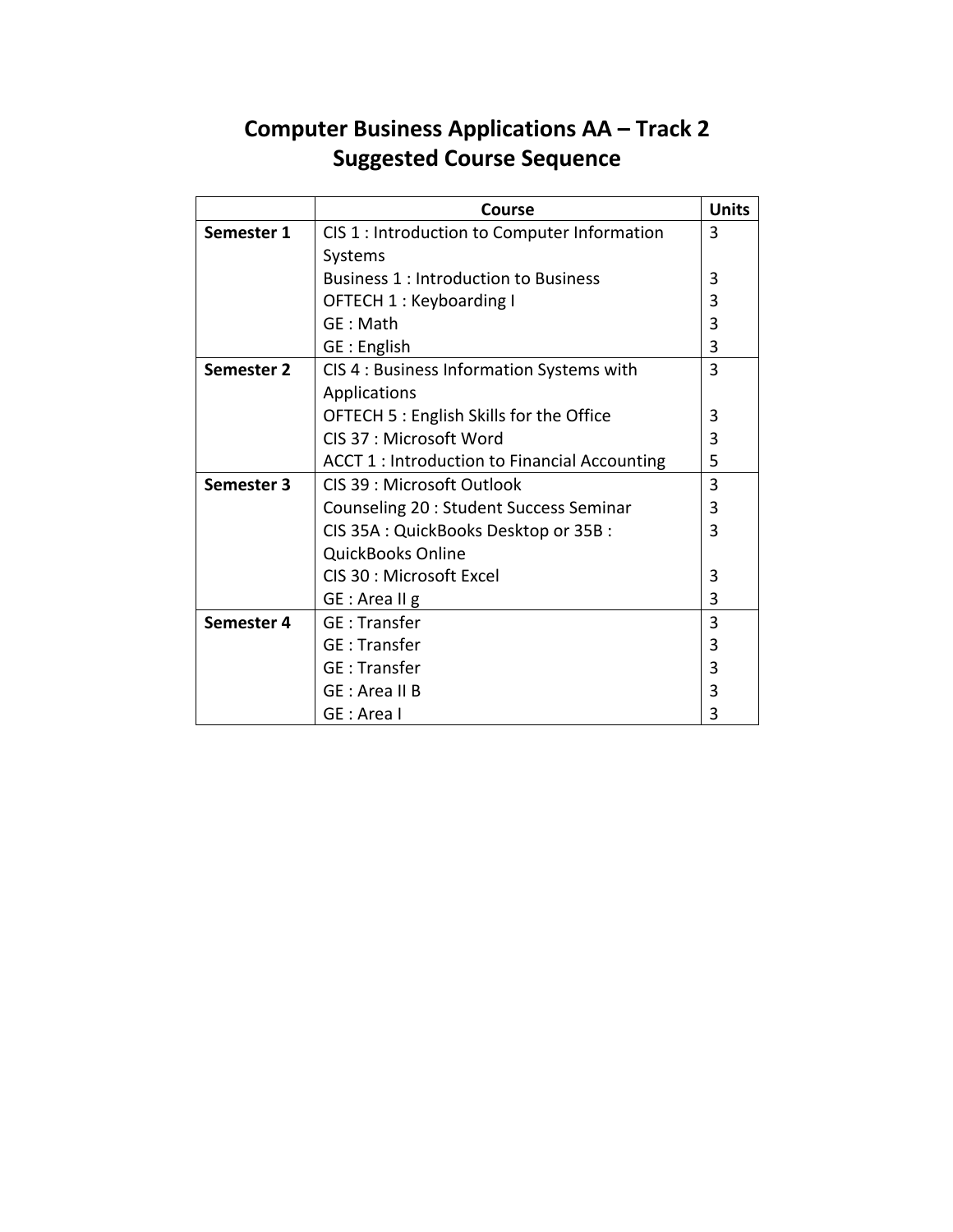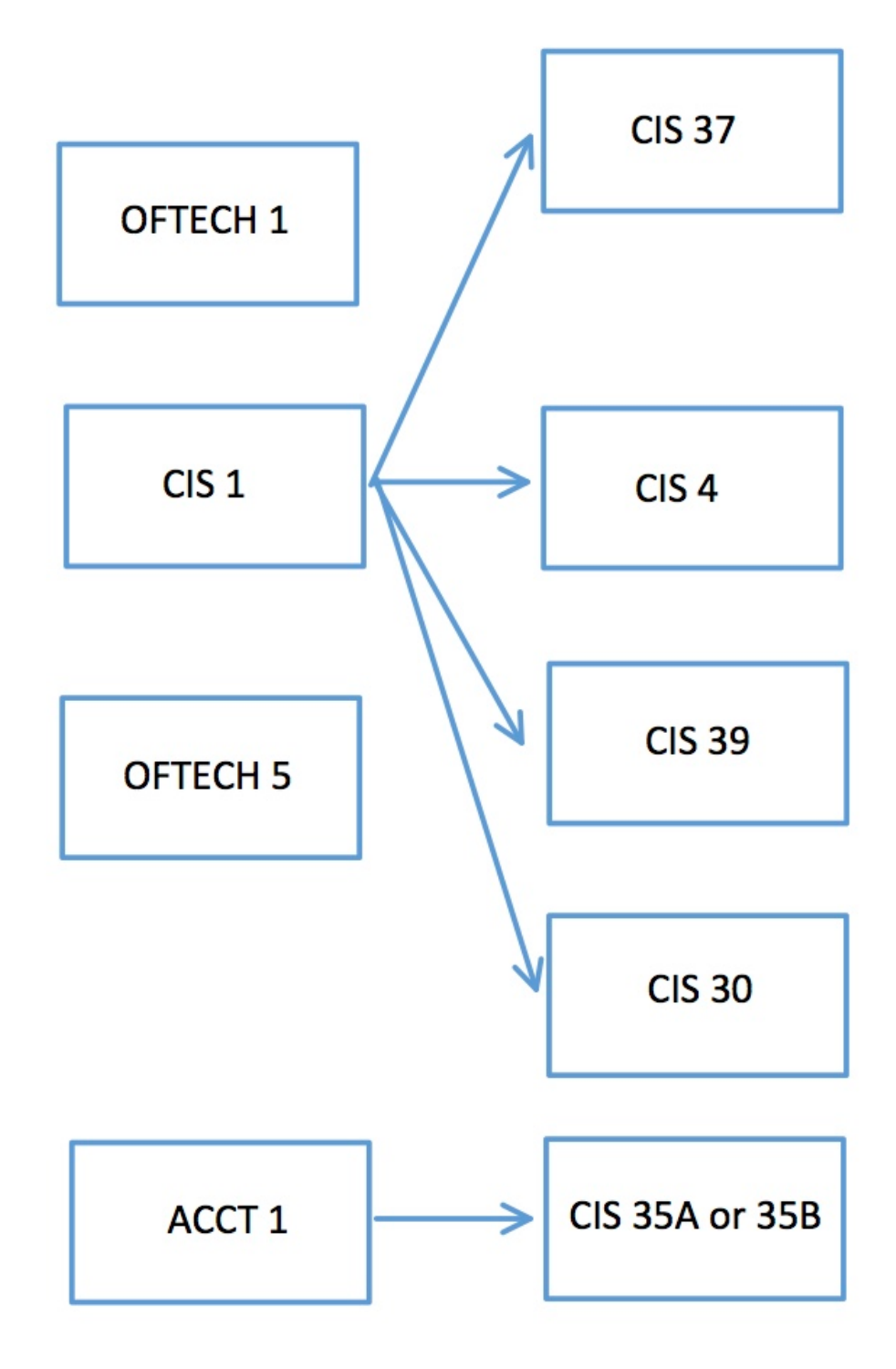## **Computer Business Applications AA – Track 3 Suggested Course Sequence**

|            | Course                                       | <b>Units</b> |
|------------|----------------------------------------------|--------------|
| Semester 1 | CIS 1 : Introduction to Computer Information | 3            |
|            | Systems                                      |              |
|            | <b>Business 1: Introduction to Business</b>  | 3            |
|            | OFTECH 1: Keyboarding I                      | 3            |
|            | GE: Math                                     | 3            |
|            | GE : English                                 | 3            |
| Semester 2 | CIS 4 : Business Information Systems with    | 3            |
|            | Applications                                 |              |
|            | OFTECH 5 : English Skills for the Office     | 3            |
|            | CIS 37 : Microsoft Word                      | 3            |
|            | Counseling 20 : Student Success Seminar      | 3            |
|            | CIS 38 : Microsoft Powerpoint                | 3            |
| Semester 3 | CIS 39 : Microsoft Outlook                   | 3            |
|            | CIS 30 : Microsoft Excel                     | 3            |
|            | CIS 32 : Microsoft Access                    | 3            |
|            | GE : Area II g                               | 3            |
|            | <b>GE</b> : Transfer                         | 3            |
| Semester 4 | <b>GE</b> : Transfer                         | 3            |
|            | <b>GE: Transfer</b>                          | 3            |
|            | <b>GE</b> : Transfer                         | 3            |
|            | GE : Area II B                               | 3            |
|            | GE : Area I                                  | 3            |